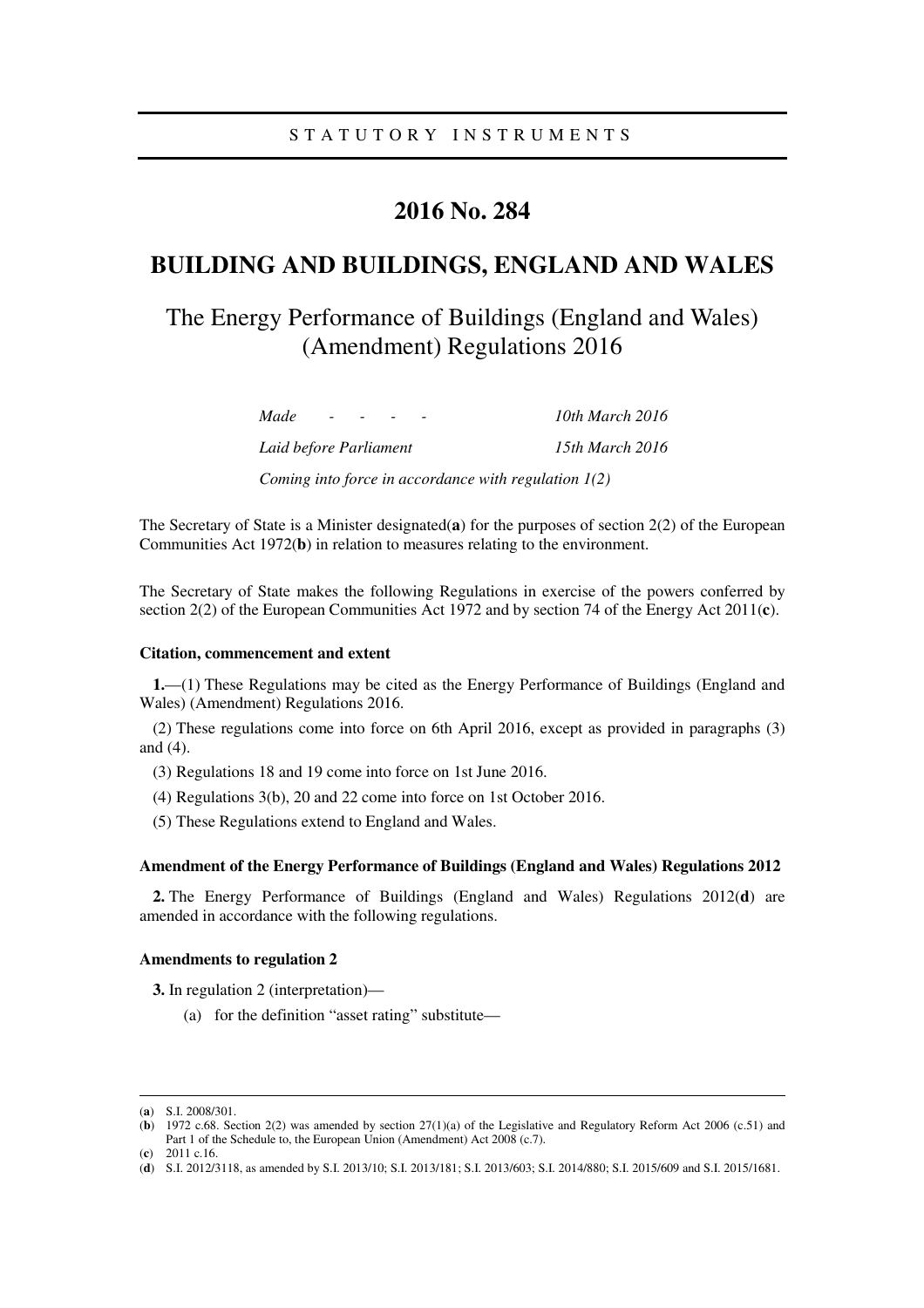""asset rating" means an energy performance indicator determined from the amount of energy estimated to meet the different needs associated with a standardised use of a building;";

- (b) omit the definition "authorised recipient";
- (c) in the definition "bulk access data" after "regulation  $27(2)$ " insert ", (3) or (4B)";
- (d) for the definition "display energy certificate" substitute—

""display energy certificate" means a certificate which—

- (a) complies with regulation 15; or
- (b) in the case of a certificate issued in respect of an excluded building under regulation 15A, complies with regulation 15A(2);"
- (e) after the definition "energy from renewable sources" insert the following definition—

""energy performance" in relation to a building means the calculated or measured amount of energy needed to meet the energy demand associated with a typical use of the building, which includes, inter alia, energy used for heating, cooling, ventilation, hot water and lighting;";

- (f) in the definition "energy performance certificate"—
	- (i) omit "or" after paragraph (b),
	- (ii) after paragraph (b) insert—
		- "(ba) in the case of a certificate issued in respect of an excluded building under regulation 9A, complies with the requirements of regulation 9A(2) of these Regulations; or", and
	- (iii) in paragraph (c) before "complies" add "in the case of a certificate entered on the register before 6th April 2016";
- (g) after the definition "energy performance certificate" insert the following definition—

""excluded building" means a building owned, occupied or used by or for the purposes of—

- (a) the Security Service, the Secret Intelligence Service or the Government Communications Headquarters;
- (b) any of the armed forces;
- (c) the Royal Family;
- (d) a prison;
- (e) a contracted out prison within the meaning of the Criminal Justice Act 1991(**a**); or
- (f) a young offender institution;";
- (h) for the definition "inspection report" substitute—

""inspection report" means a report-

- (a) issued by an energy assessor in accordance with regulation 19(1); or
- (b) in the case of a report issued in respect of an excluded building, issued by an energy assessor in accordance with regulation 19A(2);";
- (i) for the definition "operational rating" substitute—

""operational rating" means an energy performance indicator determined from the amount of energy consumed during the occupation of a building over a period of time and the energy demand associated with a typical use of the building over that period;";

- (j) in the definition "report reference number"—
	- (i) after "energy performance certificate" insert "issued by an energy assessor under regulation 9", and

<u>.</u>

<sup>(</sup>**a**) 1991 c. 53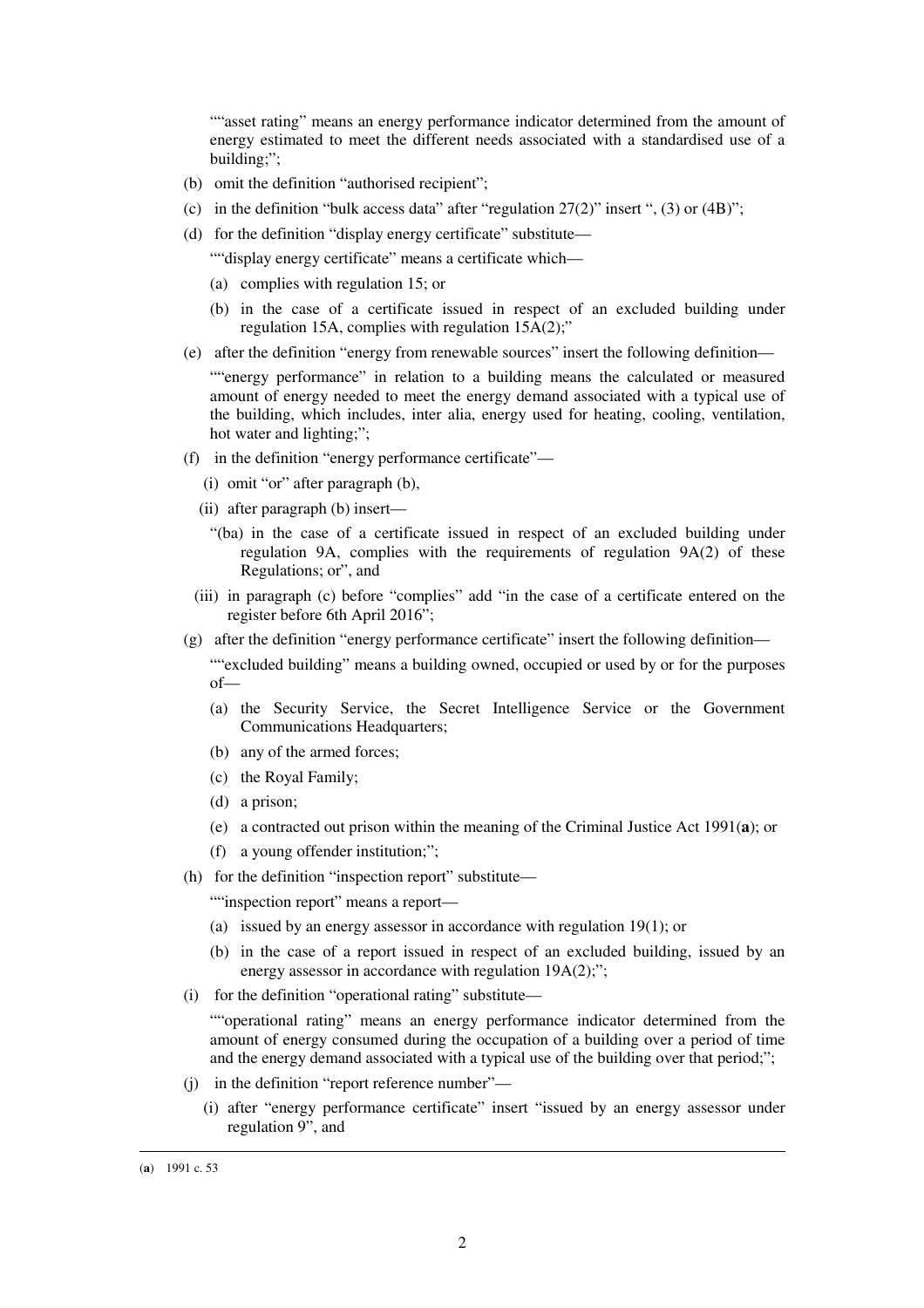(ii) after "display energy certificate" insert "issued by an energy assessor under regulation 15".

### **Amendment of regulation 4**

- **4.** For regulation 4(5)(a) (recommendation reports) substitute—
	- "(a) "building element" means a controlled service or fitting or a thermal element within the meaning of those expressions in regulation  $2(1)$  and  $(3)$  respectively of the Building Regulations 2010(**a**).".

## **Insertion of regulation 7A**

**5.** After regulation 7 (energy performance certificates on marketing) insert—

#### "**Energy performance certificates on construction**

**7A.**—(1) This regulation applies where—

- (a) a building is erected; or
- (b) a building is modified so that it has a greater or lesser number of parts designed or altered for separate use than it previously had, where the modification includes the provision or extension of any of the fixed services for heating, hot water, air conditioning or mechanical ventilation.

(2) The person carrying out the building work must—

- (a) give an energy performance certificate for the building to the owner of the building;
- (b) give to the local authority notice to that effect; and
- (c) include in that notice the reference number under which the energy performance certificate has been registered in accordance with regulation 27(4), except in the case of an energy performance certificate issued under regulation 9A (energy performance certificates in respect of excluded buildings).

(3) The energy performance certificate and notice must be given not later than five days after the building work has been completed.".

## **Amendment of regulation 9**

**6.** In regulation 9 (energy performance certificates)—

- (a) in paragraph (1)—
	- (i) at the beginning insert "Subject to paragraph (6),",
	- (ii) for subparagraph (a) substitute—
		- "(a) show the asset rating of the building, calculated and expressed in accordance with the methodology approved by the Secretary of State under regulation 24 of the Building Regulations 2010;",
	- (iii) in subparagraph (b) for "such as a current legal standard or benchmark" substitute "in order to make it possible to compare and assess the energy performance of the building"; and
- (b) after paragraph (5) add—

<u>.</u>

"(6) This regulation does not apply to an energy performance certificate to which regulation 9A applies.".

<sup>(</sup>**a**) S.I. 2010/2214. There are amendments, but none is relevant to this provision.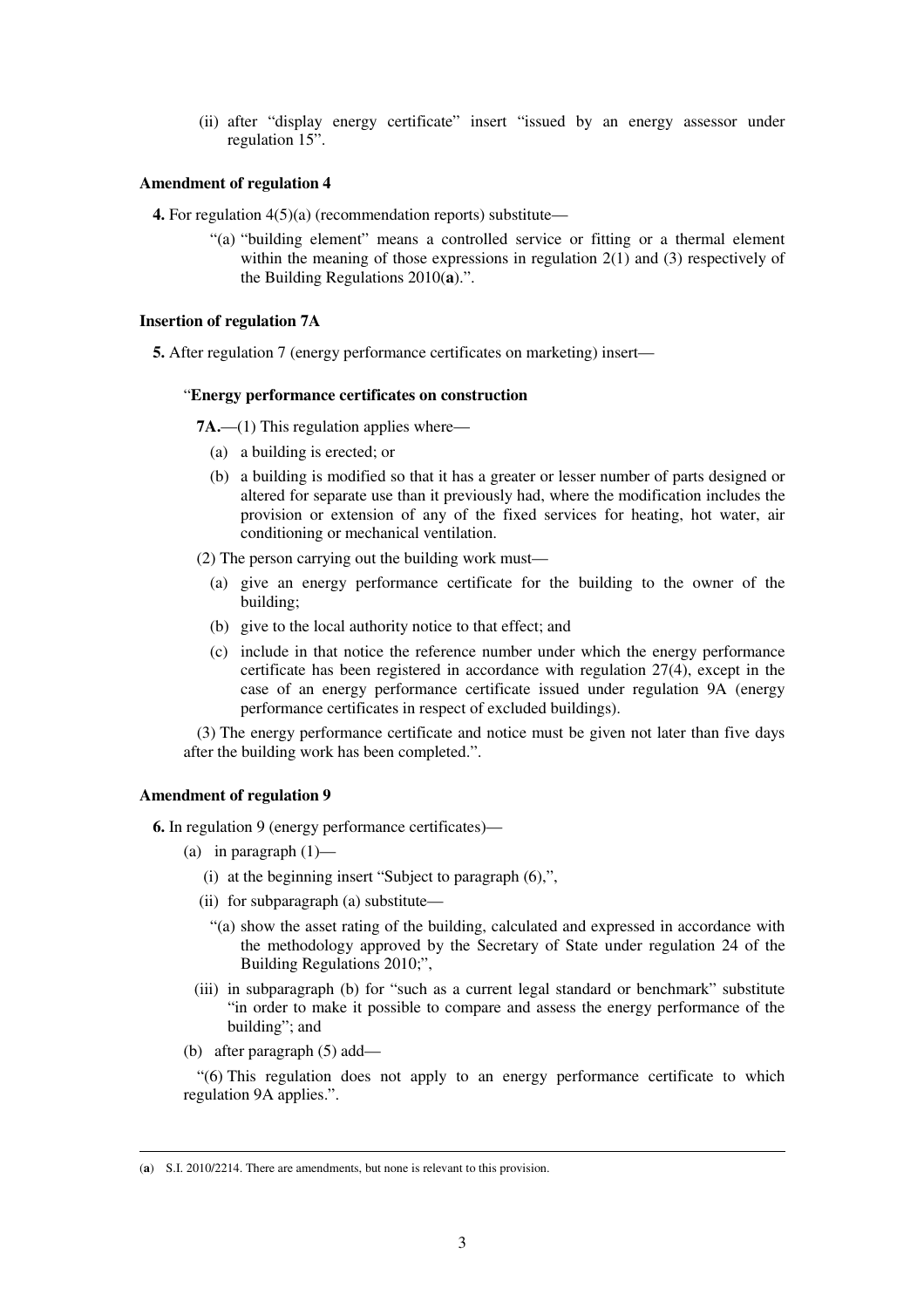#### **Insertion of regulation 9A**

**7.** After regulation 9 (energy performance certificates) insert—

#### "**Energy performance certificates in respect of excluded buildings**

**9A.**—(1) This regulation applies where—

- (a) a building in relation to which an energy performance certificate is requested to be issued is an excluded building; and
- (b) the person who requests the energy performance certificate—
	- (i) notifies the energy assessor (whether in writing or otherwise) that the building is an excluded building; and
	- (ii) requests (whether in writing or otherwise) that the energy performance certificate is issued under this regulation.
- (2) An energy performance certificate issued under this regulation must—
	- (a) comply with the requirements set out in subparagraphs (a) to (e) of regulation  $9(1)$ , other than the requirement in subparagraph (e)(i) (reference number under which data entered onto register); and
	- (b) be valid for the purposes of this Part in accordance with paragraph (4).

(3) An energy performance certificate must not contain any information or data (except the address of the building) from which a living individual (other than the energy assessor or energy assessor's employer) can be identified.

(4) An energy performance certificate issued under this regulation is only valid for the purposes of this Part if—

- (a) it was issued no more than 10 years before the date on which it is made available; and
- (b) no other energy performance certificate for the building has since been issued under this regulation or entered onto the register.

(4) Where this regulation applies, the energy assessor must not enter any data relating to the building onto the register.

(5) Certification for building units may be based—

- (a) for a non-residential building, on a common certification of the whole building for blocks with a common heating system; or
- (b) on the assessment of another representative building unit in the same block.

(6) Certification for a building which consists of a single dwelling may be based on the assessment of another representative building of similar design and size with a similar actual energy performance quality if such correspondence is guaranteed by the energy assessor issuing the energy performance certificate.".

#### **Amendment of regulation 10**

**8.** In regulation 10(1)(c) (display of energy performance certificates)—

- (a) in subparagraph (i) after "6" add "or 7A"; and
- (b) in subparagraph (ii) before "regulation" add "in the case of certificate entered on the register before 6th April 2016,".

## **Amendment of regulation 11**

**9.**—(1) In regulation 11 (statement of energy performance indicator)—

- (a) in the heading to the regulation for "indicator" substitute "rating"; and
- (b) in paragraphs (2) and (3) for "indicator" substitute "rating".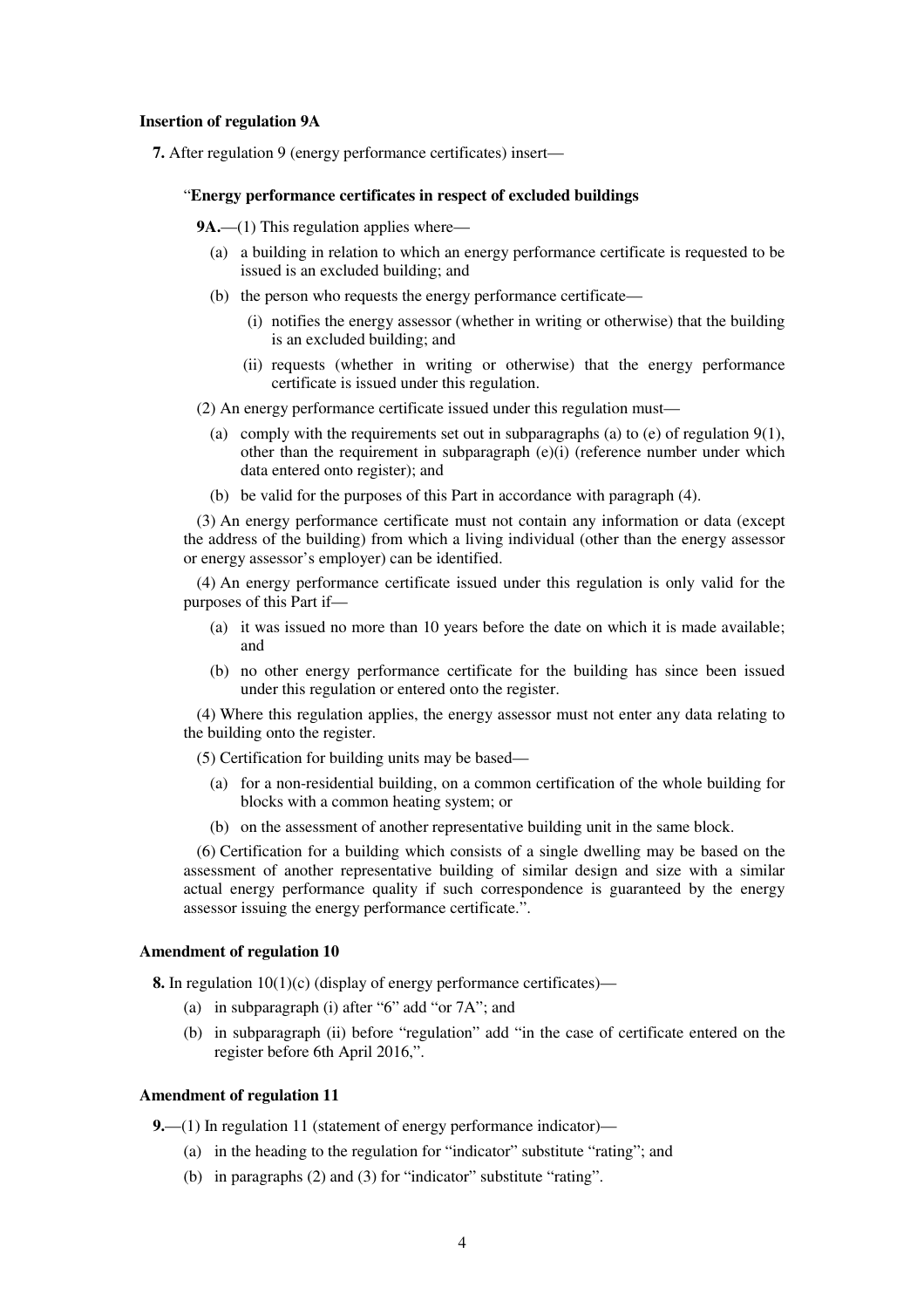#### **Amendment of regulation 15**

**10.** In regulation 15 (display energy certificates)—

- (a) number the existing provision as paragraph (1);
- (b) at the beginning insert "Subject to paragraph (2),";
- (c) after "display energy certificate" insert "issued under this regulation";
- (d) for subparagraph (a) substitute—
	- "(a) subject to regulation 16, show the operational rating of the building, calculated and expressed in accordance with the methodology approved by the Secretary of State under regulation 24 of the Building Regulations 2010, relating to the period of 12 months ending no earlier than three months before the nominated date;";
- (e) in subparagraph (b) for "expressed" substitute "shown";
- (f) in subparagraph (c) for "such as a current legal standard or benchmark" substitute "in order to make it possible to compare and assess the energy performance of the building"; and
- (g) after paragraph (1) insert—

"(2) This regulation does not apply to a display energy certificate issued under regulation 15A.".

## **Insertion of regulation 15A**

**11.** After regulation 15 (display energy certificates) insert—

#### "**Display energy certificates for excluded buildings**

**15A.—(1)** This regulation applies where—

- (a) a building in relation to which a display energy certificate is requested to be issued is an excluded building; and
- (b) the person who requests the display energy certificate—
	- (i) notifies the energy assessor (whether in writing or otherwise) that the building is an excluded building; and
	- (ii) requests (whether in writing or otherwise) that the display energy certificate is issued under this regulation.

(2) A display energy certificate issued under this regulation must comply with the requirements of subparagraphs (a) to (e) of regulation 15(1), other than the requirement in paragraph (e)(i) (reference number under which data entered onto register).

(3) Where this regulation applies, the energy assessor must not enter any data relating to the building onto the register.".

#### **Amendment of regulation 19**

**12.** In regulation 19 (reports)—

- (a) at the beginning of paragraph (1) insert "Subject to paragraph (4),"; and
- (b) after paragraph (3) insert—
	- "(4) This regulation does not apply to inspection reports issued under regulation 19A.".

## **Insertion of regulation 19A**

**13.** After regulation 19 (reports) insert—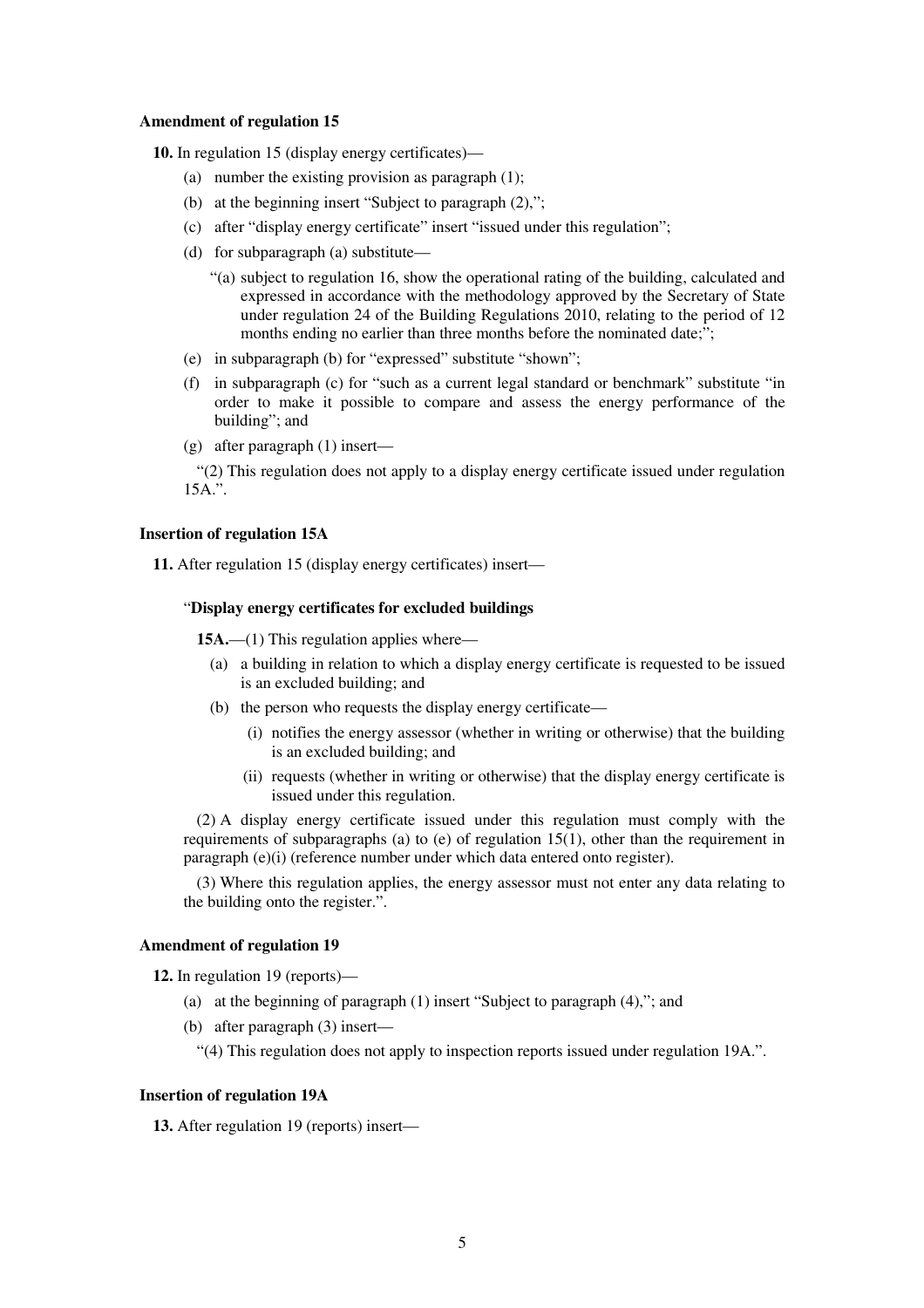#### "**Reports in respect of excluded buildings**

19A.—(1) This regulation applies where—

- (a) a building in relation to which an inspection report is requested to be issued is an excluded building; and
- (b) the person who requests the inspection report—
	- (i) notifies the energy assessor (whether in writing or otherwise) that the building is an excluded building; and
	- (ii) requests (whether in writing or otherwise) that the inspection report is issued under this regulation.

(2) Where an energy assessor undertakes an inspection of the system under regulation 18 he must make a written report of the inspection and give it to the relevant person as soon as practicable after completing the inspection.

(3) An inspection report issued under this regulation must comply with the requirements of paragraphs (2) and (3) of regulation 19, other than the requirement in paragraph (3)(a) (reference number under which data entered onto register).

(4) Where this regulation applies, the energy assessor must not enter any data relating to the building onto the register. ".

## **Amendment of regulation 22**

**14.** In regulation 22(3) (accreditation schemes) for subparagraph (g) substitute—

 $(g)$  for requiring the sets of data from which there may be produced energy performance certificates (other than data relating to a certificate issued under regulation 9A), display energy certificates (other than data relating to a certificate issued under regulation 15A), recommendation reports (other than one to which regulation 27(7) applies) and inspection reports (other than data relating to a certificate issued under regulation 19A) prepared by members of the scheme to be entered onto the relevant register maintained by the Secretary of State pursuant to regulation 27; and".

#### **Amendment of regulation 27**

**15.** In regulation 27 (registration of certificates etc)—

- (a) in paragraph  $(1)$ 
	- (i) at the beginning insert "Subject to paragraph (6),",
	- (ii) omit "and" at the end of subparagraph (b),
	- (iii) and after subparagraph (c) add—

"; and

- (d) recommendation reports";
- (b) after paragraph (4A) insert—

"(4B) An energy assessor who issues a recommendation report (whether as part of an energy performance certificate under regulation  $9(1)(d)$  or as a separate document) must ensure that the data that is required to be included in the report by regulation  $4(2)$ (recommendation reports) is entered onto the relevant register before the assessor gives the report to the person who requested that it be issued."; and

(c) after paragraph (5) add—

"(6) This regulation does not apply to—

(a) an energy performance certificate issued under regulation 9A (energy performance certificates in respect of excluded buildings);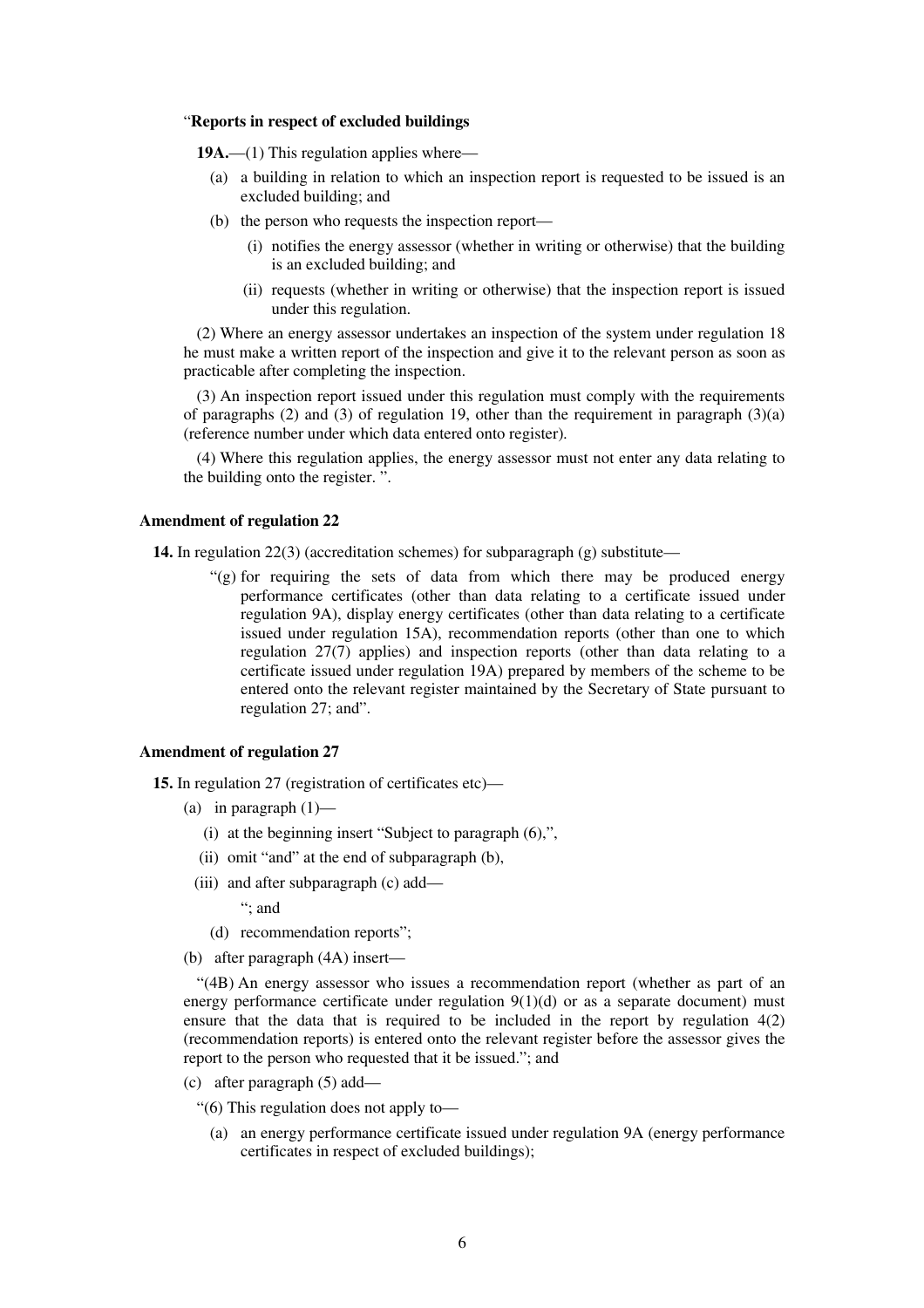- (b) a display energy certificate issued under regulation 15A (display energy certificates in respect of excluded buildings);
- (c) an inspection report issued under regulation 19A (inspection reports in respect of excluded buildings); or
- (d) a recommendation report to which paragraph (7) applies.
- (7) This paragraph applies to a recommendation report which—
	- (a) is included in an energy performance certificate issued under regulation 9A (energy performance certificates in respect of excluded buildings);
	- (b) is issued in relation to a building together with a display energy certificate issued in relation to that building under regulation 15A (display energy certificates in respect of excluded buildings).".

#### **Amendment of regulation 28**

**16.** In regulation 28 (fees for entering data onto the register)—

- (a) in paragraph (a), for "£1.27" substitute "£2.07"; and
- (b) in paragraph (b) for "£11.66" substitute " $£12.82"$ .

## **Amendment of regulation 30**

**17.** In regulation 30 (disclosure of general access data)—

- (a) in paragraph (2)—
	- (i) at the end of subparagraph (b) omit the full stop and insert "; and",
	- (ii) for subparagraph (c) substitute—
		- "(c) subject to paragraph (2ZA), no opt-out is in effect in respect of the data.", and
	- (iii) omit subparagraph (d);
- (b) after paragraph (2) insert—

" $(2ZA)$  The condition in paragraph  $(2)(c)$  does not apply where the request—

- (a) is for data that is required to be included in a display energy certificate; or
- (b) includes the report reference number of the valid energy performance certificate that relates to the building.";
- (c) in paragraph  $(2A)$ 
	- (i) in subparagraph (a) for ", (c) and (d)" substitute "and (c)", and
	- (ii) in subparagraph (b) for ",  $(c)$  and  $(d)$ " substitute "and  $(c)$ ".
- (d) in paragraph  $(3)$ 
	- (i) at the end of subparagraph (a), omit "; and", and
	- (ii) omit subparagraph (b).

### **Insertion of regulation 30A**

**18.** After regulation 30 (disclosure of general access data) insert—

#### "**Publication of bulk access data on a website**

**30A.**—(1) Subject to paragraph (2), the keeper of the register may publish on a website such items of bulk access data relating to any building appearing on the register as are specified in Schedule B1.

(2) The keeper of the register may not publish any data under this regulation in relation to which an opt-out is in effect in accordance with regulation 30(3).".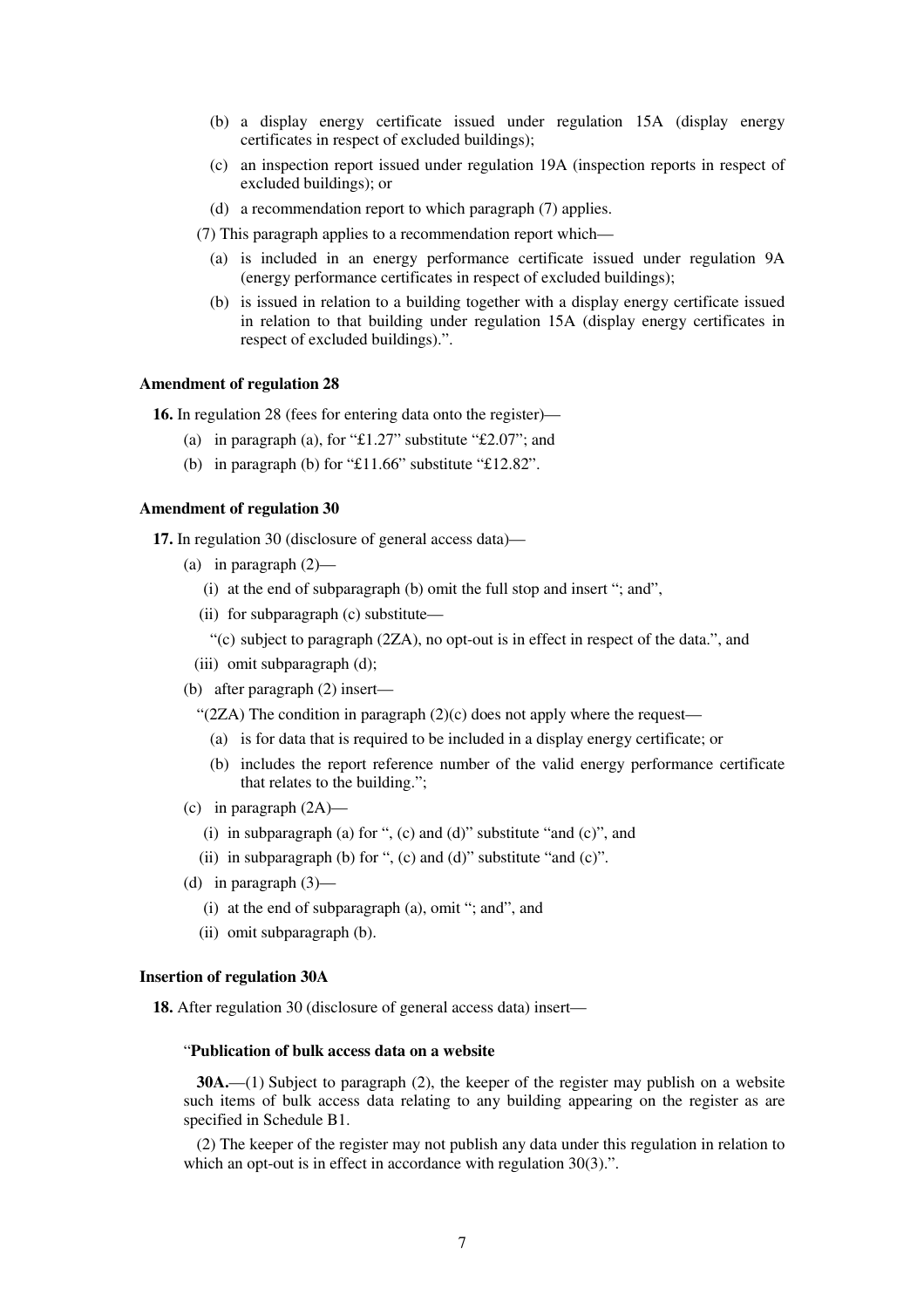#### **Insertion of Schedule B1**

**19.** After Schedule A1 insert Schedule B1 as set out in the Schedule to these Regulations.

#### **Revocation of regulation 31 and schedule 1**

**20.** Regulation 31 (disclosure of bulk access data) and Schedule 1 are revoked.

#### **Amendment of regulation 32**

**21.** In regulation 32 (disclosure by keeper of the register)—

(a) in paragraph (1) at the end of subparagraph (d) insert—

"; or

- (e) to the Office for National Statistics for statistical or research purposes";
- (b) in paragraph (2A), for the opening words preceding subparagraph (a) substitute—

"(2A) Where the keeper of the register discloses general access data or bulk access data to the Secretary of State or to the Office for National Statistics for statistical or research purposes, such data may be published by the Secretary of State or the Office of National Statistics (as the case may be) if—"; and

(c) in paragraph (8) omit subparagraph (a).

## **Revocation of regulation 33**

**22.** Regulation 33 (fee for disclosure of bulk access data) and Schedule 2 are revoked.

#### **Amendment of regulation 34**

**23.** In regulation 34 (enforcement authorities)—

- (a) in paragraph (2)—
	- (i) after "7(5)" insert ", 7A(2), 7A(3)", and
	- (ii) omit ", and the EPC construction duty"; and
- (b) omit paragraphs (3) to (5).

#### **Amendment of regulation 34A**

**24.** In regulation 34A (enforcement and local authority buildings)—

- (a) in paragraph  $(1)$ 
	- (i) after "7(5)" insert ", 7A(2), 7A(3)",
	- (ii) omit ", or to the EPC construction duty";
- (b) in paragraph (2)—
	- (i) after "7(5)" insert ", 7A(2), 7A(3)",
	- (ii) omit "and the EPC construction duty";
- (c) in paragraph  $3(a)$ 
	- (i) after "7(5)" insert ", 7A(2), 7A(3)",
	- (ii) omit "and the EPC construction duty"; and
	- (iii) omit paragraph (8).

## **Amendment of regulation 35**

**25.** In regulation 35 (power to require production of documents)—

(a) in paragraph  $(1)$ —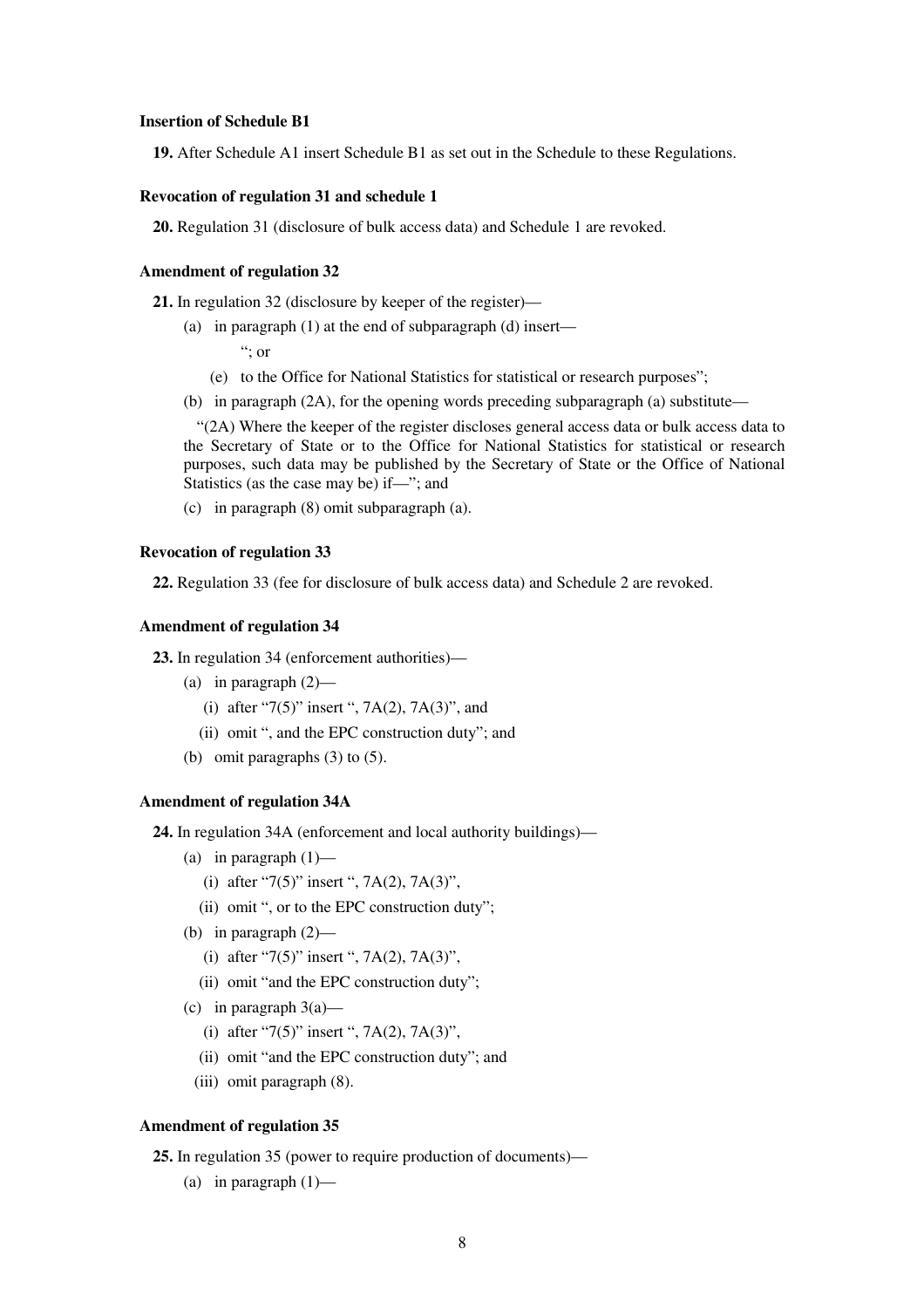- (i) after "6" insert ", 7A", and
- (ii) omit ", or the EPC construction duty,"; and
- (b) omit paragraphs (7) to (9).

## **Amendment of regulation 36**

**26.** In regulation 36 (penalty charge notices)—

- (a) in paragraph  $(1)$ 
	- (i) after "7(5)" insert ", 7A(2), 7A(3)", and
	- (ii) omit "or the EPC construction duty,"; and
- (b) omit paragraphs (8) to (10).

## **Amendment of regulation 38**

**27.** In regulation 38 (penalty amount)—

- (a) in paragraph  $(1)$ 
	- (i) for "or 7(5), or of the EPC construction duty" substitute "7(5), 7A(2), or 7A(3)", and
	- (ii) omit paragraph (4).

Signed by authority of the Secretary of State for Communities and Local Government

*James Wharton* Parliamentary Under Secretary of State 10th March 2016 Department for Communities and Local Government

SCHEDULE Regulation 19

# "SCHEDULE B1 Regulation 30A

# Specified data items for online publication

**1.** In this Schedule, "residential building" means premises in England or Wales consisting of a single dwelling, including ancillary land.

**2.** For data from which an energy performance certificate for a residential building may be produced, the data items specified are—

- (a) the address (including the postcode),
- (b) the energy rating,
- (c) the potential energy rating,
- (d) the building type and built form,
- (e) the inspection date,
- (f) the local authority area,
- (g) the constituency and county where the building is located,
- (h) the date the data were entered onto the register,
- (i) the transaction type,
- (j) the current environmental impact rating,
- (k) the potential environmental impact rating,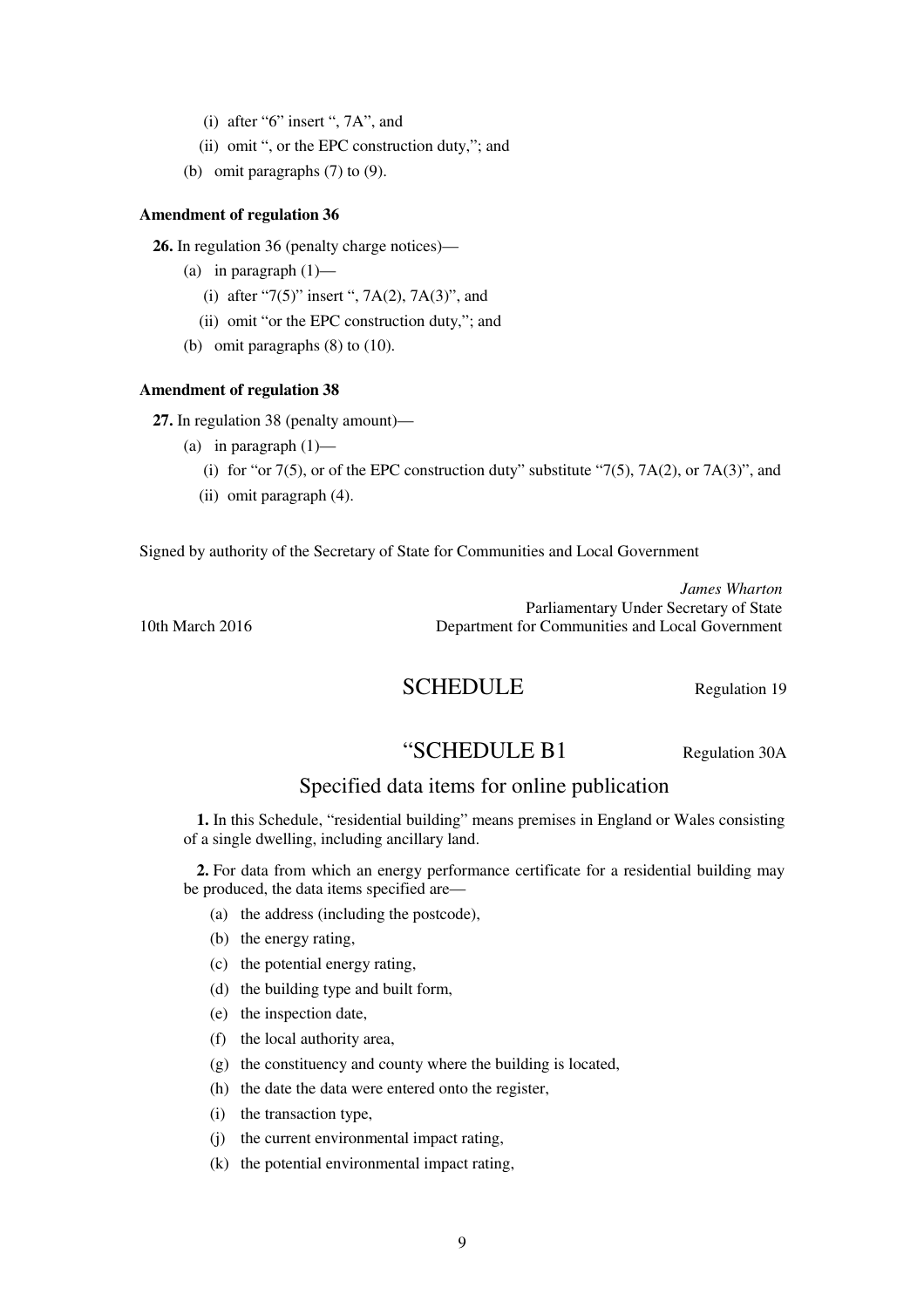- (l) the current energy consumption,
- (m) the potential energy consumption,
- (n) the current  $CO<sup>2</sup>$  emissions,
- (o) the current  $CO<sup>2</sup>$  emissions per floor area,
- (p) the potential  $CO<sup>2</sup>$  emissions,
- (q) the current lighting cost,
- (r) the potential lighting cost,
- (s) the current heating cost,
- (t) the potential heating cost,
- (u) the current hot water cost,
- (v) the potential hot water cost,
- (w) the total floor area,
- (x) the energy tariff,
- (y) whether the building is connected to the gas network,
- (z) the floor level,
- (aa) whether the building is on the top floor (for flats),
- (bb) if the building is a flat not on the top floor the storey count for the building,
- (cc) the energy tariff,
- (dd) the proportion of the windows which are multi-glazed,
- (ee) the types of glazing and the area glazed,
- (ff) the number of extensions to the building,
- (gg) the number of habitable rooms,
- (hh) the number of heated rooms,
- (ii) the floor height,
- (ii) the main fuel type,
- (kk) the number of open fireplaces,
- (ll) any recommended improvements included in the latest recommendation report under regulation 9(1)(d),
- (mm) the hot water heating source,
- (nn) the energy efficiency of the hot water heating source,
- (oo) the environmental efficiency of the hot water heating source,
- (pp) the description of the main heating system,
- (qq) the energy efficiency of the main heating system,
- (rr) the environmental efficiency of the main heating system,
- (ss) the description of the main heating controls,
- (tt) the energy efficiency of the main heating controls,
- (uu) the environmental efficiency of the main heating controls,
- (vv) the description of the secondary heating system,
- (ww) the energy efficiency of the secondary heating system,
- (xx) the environmental efficiency of the secondary heating system,
- (yy) the description of the floor,
- (zz) the energy efficiency of the floor,
- (aaa) the environmental efficiency of the floor,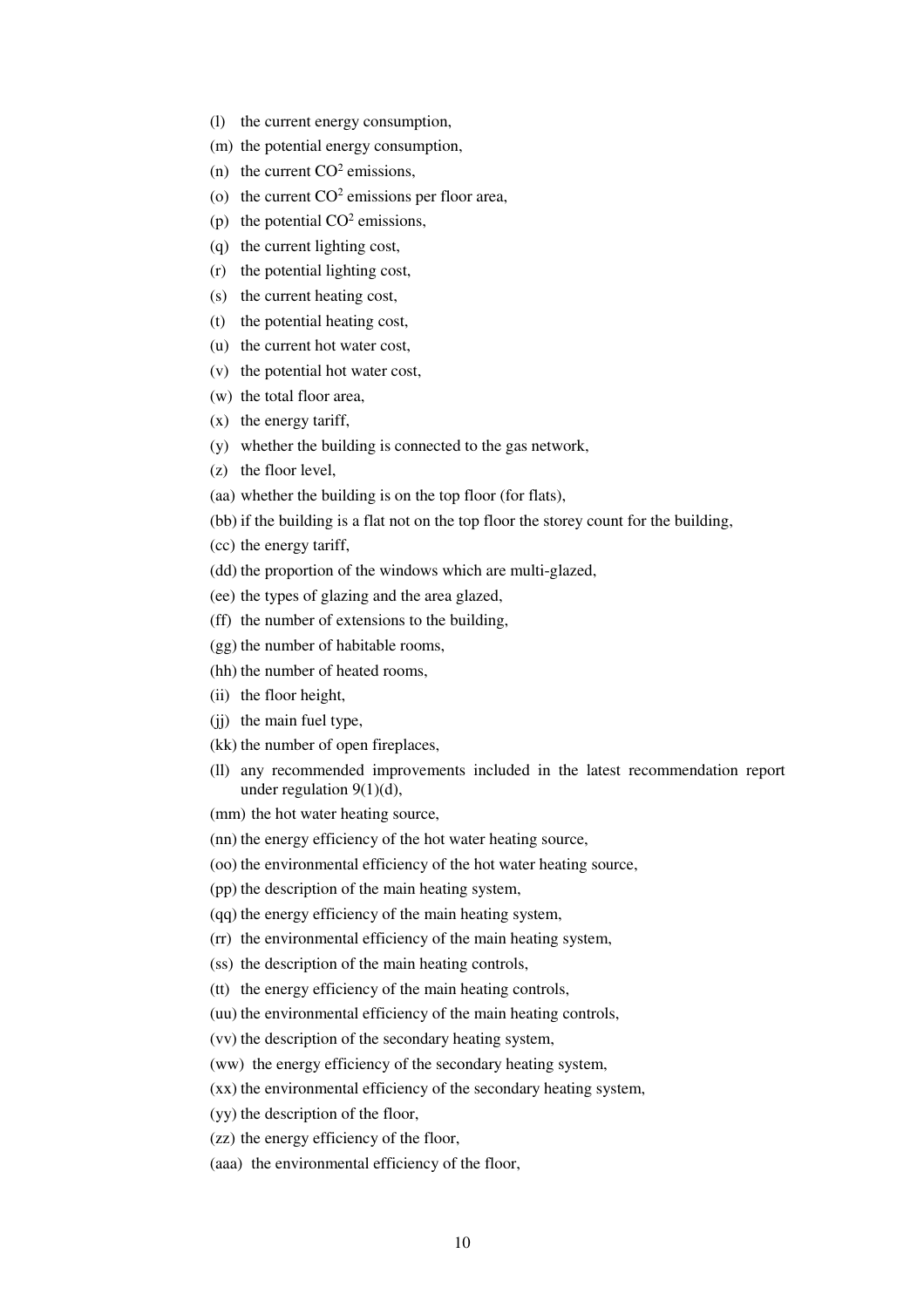- (bbb) the description of the windows,
- (ccc) the energy efficiency of the windows,
- (ddd) the environmental efficiency of the windows,
- (eee) the description of the walls,
- (fff) the energy efficiency of the walls,
- (ggg) the environmental efficiency of the walls,
- (hhh) the description of the roof,
- (iii) the energy efficiency of the roof,
- (jjj) the environmental efficiency of the roof,
- (kkk) the description of the lighting,
- (lll) the energy efficiency of the lighting,
- (mmm) the environmental efficiency of the lighting,
- (nnn) the proportion of low energy lighting,
- (ooo) the number of wind turbines,
- (ppp) whether there is a heat loss corridor,
- (qqq) the length of any unheated corridor,
- (rrr) the description of any photovoltaic supply,
- (sss) the description of any mechanical ventilation system,
- (ttt) whether solar water heating is present, and
- (uuu) the unique property reference number assigned to the building.

**3.** For data from which an energy performance certificate for a building other than a residential building may be produced, the data items specified are—

- (a) the address (including the postcode),
- (b) the energy rating,
- (c) the potential energy rating,
- (d) the building type,
- (e) the inspection date,
- (f) the local authority area,
- (g) the constituency and county where the building is located,
- (h) the date the data were entered onto the register,
- (i) the transaction type,
- (j) the benchmark against other new build or existing properties as appropriate,
- (k) whether the building is a level 3, 4 or 5 building,
- (l) the main heating fuel,
- (m) the description of any other fuel,
- (n) whether the building is air-conditioned,
- (o) whether an air-conditioning system inspection has been requested,
- (p) the estimated and actual rated output of the air-conditioning system,
- (q) whether the building has specialised energy requirements,
- (r) the energy from renewable sources (if any) used by the building,
- (s) the floor area,
- (t) the current  $CO<sup>2</sup>$  emissions per floor area,
- (u) the unique property reference number assigned to the building,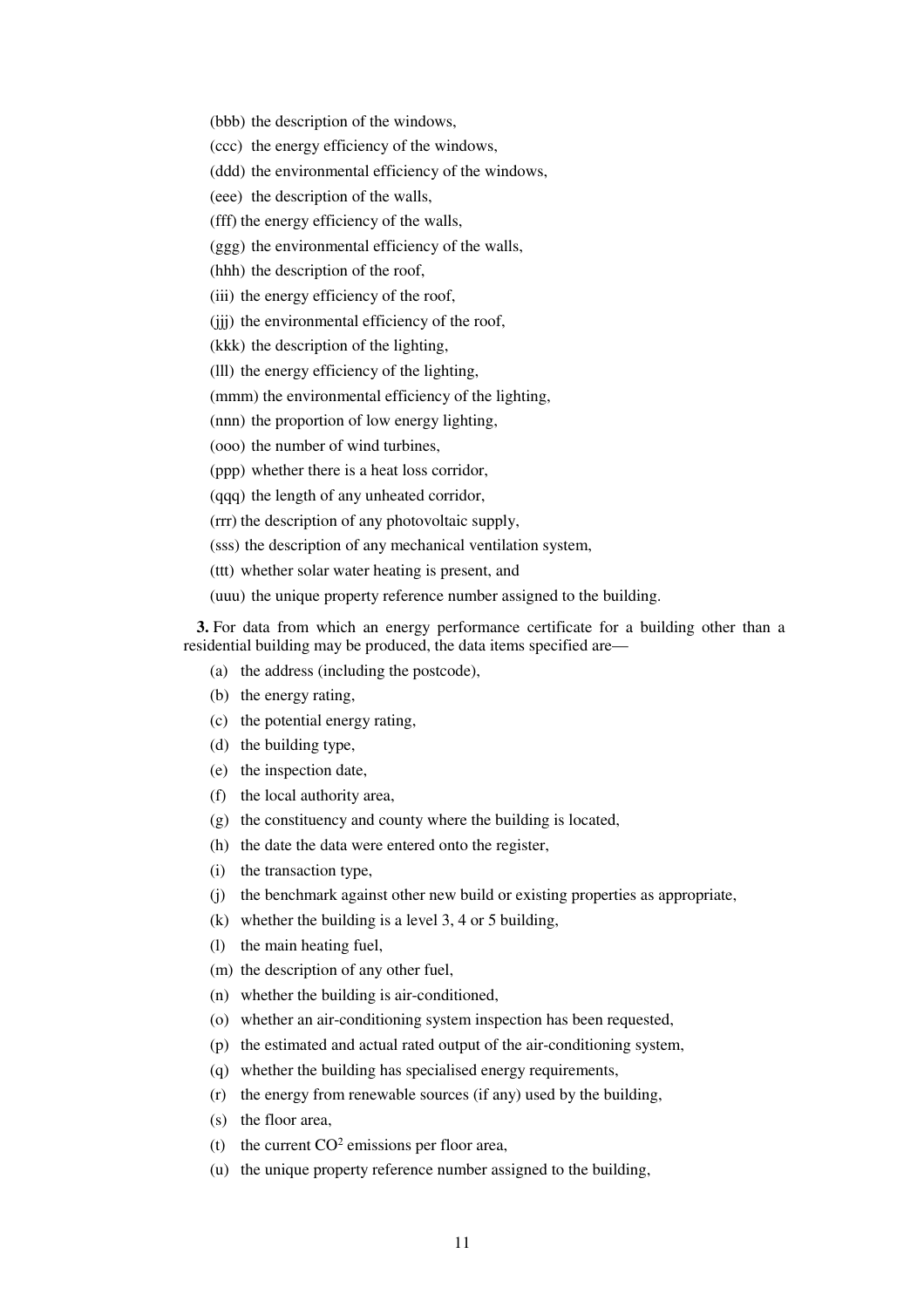- (v) the standard emission rate of the building,
- (w) the typical emission rate of the building,
- (x) the target emission rate of the building,
- (y) any recommended improvements included in the latest recommendation report under regulation  $9(1)(d)$ , and
- (z) the description of the building environment.

**4.** For data from which a display energy certificate may be produced, the data items specified are—

- (a) the address (including the postcode),
- (b) the current energy rating,
- (c) the energy rating for any previous years,
- (d) the building type,
- (e) the inspection date,
- (f) the local authority area,
- (g) the constituency and county where the building is located,
- (h) the date the data were entered onto the register,
- (i) the unique property reference number assigned to the building,
- (j) the benchmark category,
- (k) the lodged code for the type of building,
- (l) the main heating fuel,
- (m) the description of any other fuel,
- (n) whether the building is air-conditioned,
- (o) whether an air-conditioning system inspection has been requested,
- (p) the estimated and actual rated output of the air-conditioning system,
- (q) whether the building has specialised energy requirements,
- (r) the energy from renewable sources (if any) used in the building,
- (s) the floor area,
- (t) the description of the building environment,
- (u) the proportion of  $CO<sup>2</sup>$  emissions attributable to electricity used in the building,
- (v) the proportion of  $CO<sup>2</sup>$  emissions from energy used to heat the building,
- (w) the proportion of  $CO<sup>2</sup>$  emissions from energy from renewable sources (if any) used in the building,
- (x) the annual thermal fuel usage of the building,
- (y) the typical thermal fuel usage of the building,
- (z) the annual electricity fuel usage of the building,
- (aa) the typical electricity fuel usage of the building,
- (bb) the proportion of thermal fuel from renewable sources (if any) for the building,
- (cc) the proportion of electricity from renewable sources (if any) for the building, and
- $(dd)$  the  $CO<sup>2</sup>$  emissions in previous years from electricity use, heating and renewable sources (if any) for the building.

**5.** For data from which an inspection report may be produced, the data items specified are—

- (a) the address (including the postcode),
- (b) the building type,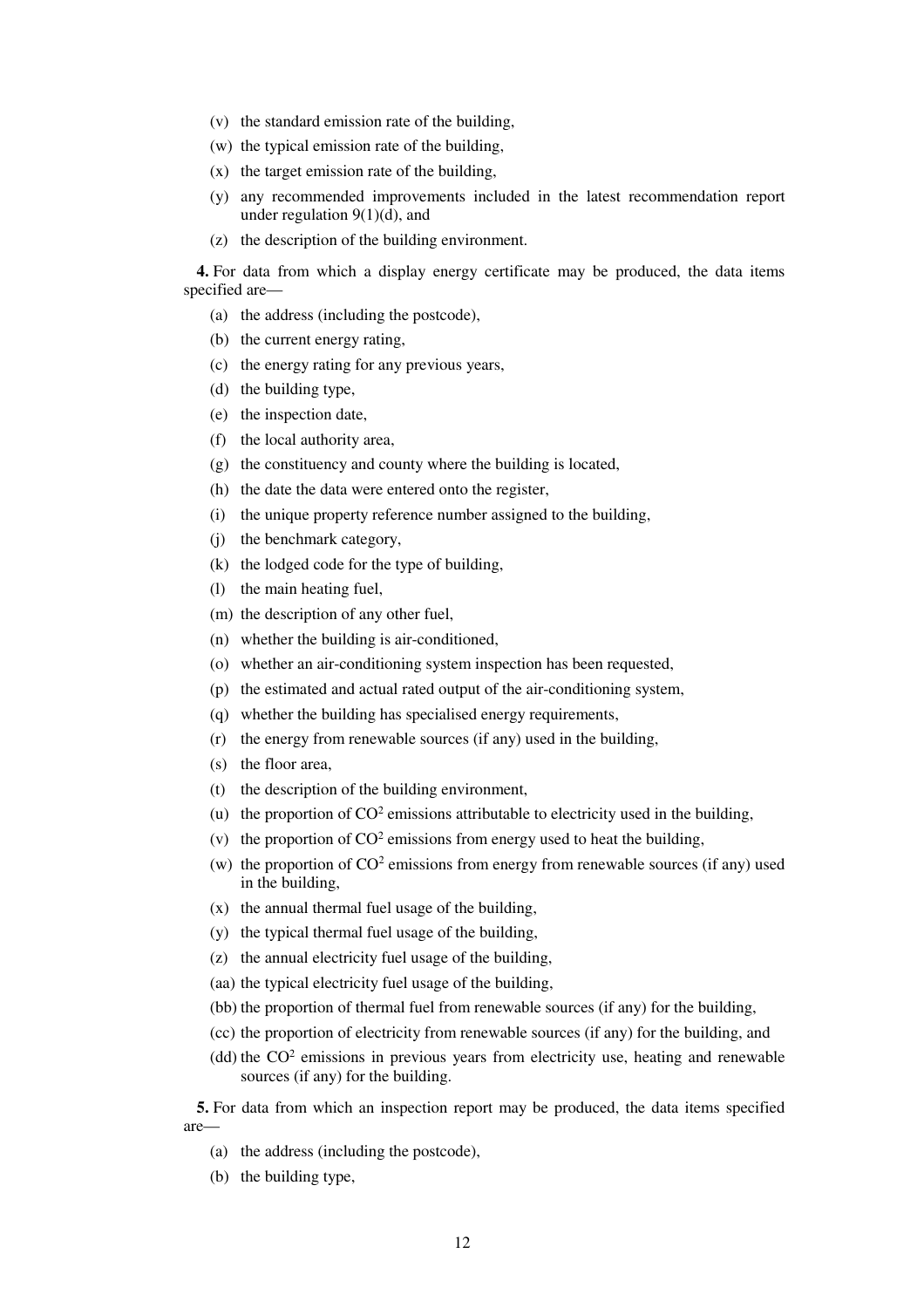- (c) the inspection date,
- (d) the local authority area,
- (e) the constituency and county where the building is located,
- (f) the date the data were entered onto the register,
- (g) the unique property reference number assigned to the building,
- (h) the complexity level of the building,
- (i) whether an F-Gas compliant report has been provided,
- (j) the total effective rated output of the air-conditioning system,
- (k) the treated floor area of the air-conditioning system,
- (l) the total estimated refrigerant charge of the air-conditioning system,
- (m) whether the inspection has been undertaken using a sample of components of larger air-conditioning systems,
- (n) whether the air-conditioning system is sub-metered,
- (o) the description of any sub-systems inspected,
- (p) the description of any refrigerant types, and
- (q) the age of the main components of the system.".

## **EXPLANATORY NOTE**

## *(This note is not part of the Regulations)*

These Regulations amend the Energy Performance of Buildings (England and Wales) Regulations 2012 (S.I. 2012/3118, as amended by S.I. 2013/10; S.I. 2013/181; S.I. 2013/603; S.I. 2014/880; S.I. 2015/609 and S.I. 2015/1681) ("the Principal Regulations"), which implement Directive 2010/31/EU of the European Parliament and of the Council on the energy performance of buildings (recast) (OJ No L 153, 18.6.2010, p. 13) ("the Directive").

Regulation 5 consolidates regulation 29 (energy performance certificates) of the Building Regulations 2010 (S.I. 2010/2214, as amended by S.I. 2011/1515, S.I. 2011/3058, S.I. 2012/809, S.I. 2012/3119, S.I. 2013/10, S.I. 2013/181, S.I. 2013/1105, S.I. 2013/1959, S.I. 2014/579 and S.I. 2015/767), which is being revoked elsewhere, as new regulation 7A. This requires persons carrying out building work consisting of the erection of a building, or certain conversions of buildings, to give an energy certificate to the building owner, and notify the local authority to that effect. Regulations 4, 8 and 23 to 27 make amendments consequential upon regulation 5.

Regulations 7, 11, 13 and 15(c) make provision, in new regulations 9A, 15A and 19A and in amendments to regulation 27, in respect of energy performance certificates, display energy certificates, the recommendation reports accompanying those certificates, and the register relating to those documents kept under regulation 27 ("the register"). The new provisions are to the effect that none of those documents should be entered on the register if it is issued in respect of an excluded building, as defined in regulation 3(g), inserting that definition in regulation 2. Regulations 10(a), (b) and (g), 12 and 14 make amendments consequential upon regulations 7, 11, 13 and 15.

Regulation 15(a) and (b) amends regulation 27 to provide expressly that data required to be included in a recommendation report under regulation 4(2) must be entered on the register and that recommendation reports may be produced from the register. Regulation 16 amends fees for entering data onto the register.

Regulations 17 to 22 amend the provisions in Part 6 of the Principal Regulations for disclosure of data by the keeper of the register. The effect of the amendment to regulation 30 by regulation 17(a) and (b) is to allow general access data, the data shown on a certificate or report to be disclosed notwithstanding an opt-out by the owner or occupier of the building concerned in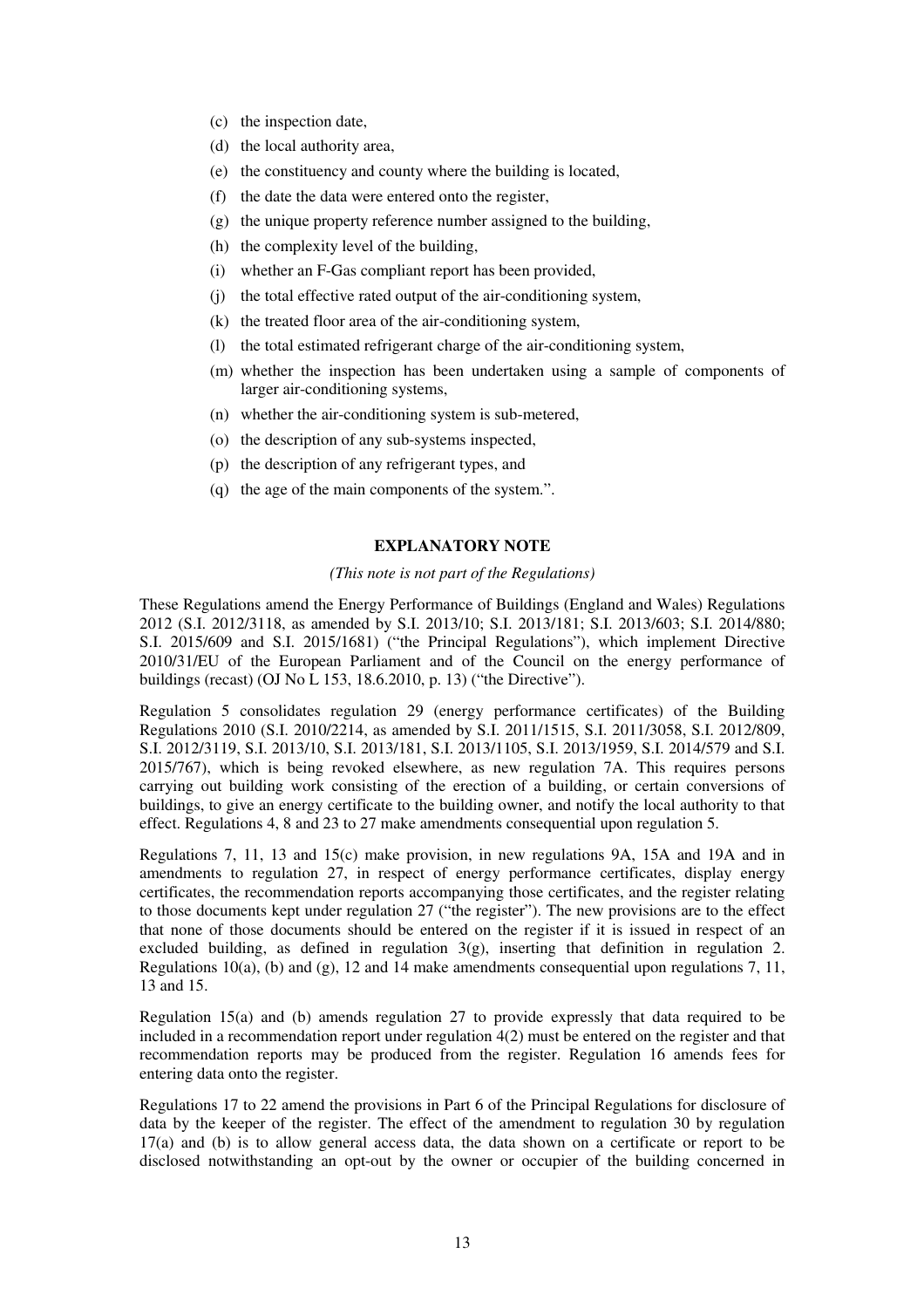response to a request accompanied by the reference number under which a certificate has been registered.

Regulations 20, 22 and 3(b) revoke the existing provision in relation to bulk access data, the whole set of data entered onto the register, and regulations 18 and 19 replace it with a new regulation 30A and a new schedule allowing the keeper of the register to publish on a website the items of bulk access data specified in new Schedule B1 (as set out in the Schedule to these Regulations).

Regulation 21 amends regulation 32 to allow the keeper of the register to disclose data to the Office for National Statistics in addition to other named bodies and the Secretary of State, but only for statistical or research purposes, and allows the Secretary of State and the Office for National Statistics to republish data disclosed to them for those purposes.

Regulation 3 amends a number of definitions in regulation 2 in connection with the amendments described above. In addition, Regulations  $3(a)$ , (e) and (i), 6, 9 and 10(d) to (f) add and amend various provisions concerning energy performance certificates and display energy certificates to clarify their implementation of the requirements of the Directive.

A privacy impact assessment for the provisions relating to disclosure of information from the register is available with the explanatory memorandum for these Regulations at www.legislation.gov.uk/. A copy is also available from the Department for Communities and Local Government, 2 Marsham Street, London SW1P 4DF. A full impact assessment has not been produced for this instrument as no, or minimal, impact on the public, private or voluntary sectors is foreseen in relation to the other provisions of these Regulations.

<sup>©</sup> Crown copyright 2016

Printed and published in the UK by The Stationery Office Limited under the authority and superintendence of Carol Tullo, Controller of Her Majesty's Stationery Office and Queen's Printer of Acts of Parliament.